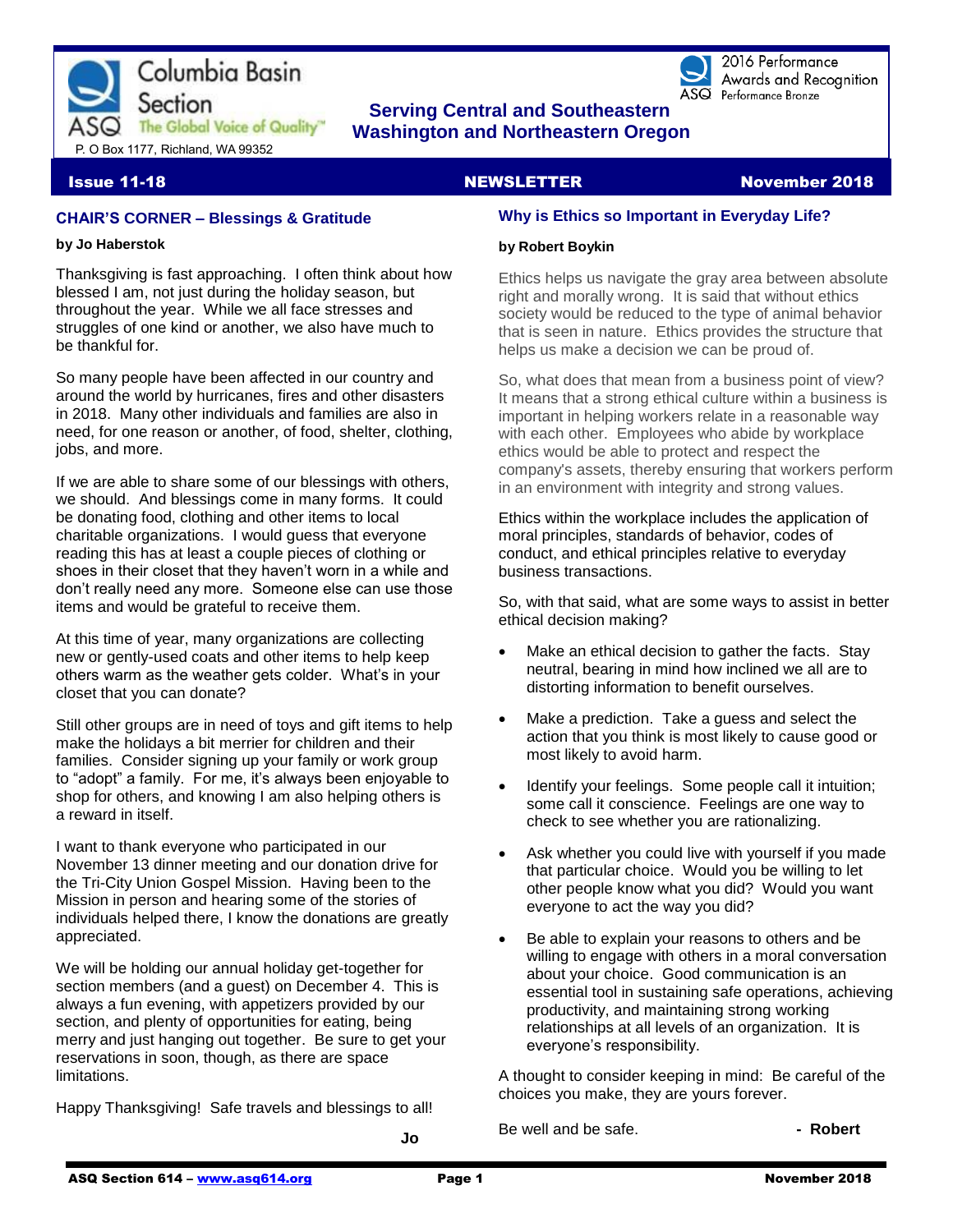



# **HOLIDAY GET-TOGETHER**

# **Kimo's Sports Bar & Brew Pub**



# 2626 North Columbia Center Boulevard Richland, Washington

Join us on Tuesday, December 4, to celebrate the holiday season. This event is just for our section members (and a spouse or friend).

It's a great opportunity to take a little break from our regular meeting format, check out a different venue, and get together just for fun.

As a "thank you" to our many loyal ASQ 0614 members, the section will cover the cost of several appetizer plates.

You are welcome to also partake (no-host) in the beverages of your choice and to order other food items, if desired. Kimo's offers many different styles of beers as well as wine and other beverages.

You are encouraged to invite your spouse or a guest; just be sure to make your reservations by November 28, so we can be sure to have enough room for everyone who wishes to attend.

#### *A little about Kimo's:*

*Kimo's is a sports bar and restaurant, featuring a full service menu and also brewing their own beer under the Rattlesnake Mountain Brewing Company (RMBC) label.* 

*Founded in 1997 by Steve & Renea Metzger, RMBC opened on July 4 of that year and quickly grew to be a local favorite hangout. They sold the business to Kimo von Oelhoffen (of Seattle Seahawks fame) in 2002. Major renovations were made in 2005, and the new and improved "Kimo's" opened shortly thereafter.* 

*Kimo's offers a variety of microbrews, including Honey Red, Helluva Hefe, Screaming Eagle IPA, Snake Light, Cascadian and Hickory Smoked Porter, to name just a few. They also offer wine and other drinks. A large and varied food menu is available, which includes salads, wings, burgers, pizza, sandwiches, and several entrees (including fish & chips and more).*

# **DATE:**

Tuesday, December 4, 2018

# **LOCATION:**

Kimo's 2926 N. Columbia Center Blvd. Richland, Washington (509) 783-5747

**View their menu at [http://www.kimosrmbc.com/#](http://www.kimosrmbc.com/#kimos-bar-and-brewery) [kimos-bar-and-brewery](http://www.kimosrmbc.com/#kimos-bar-and-brewery)**

**Time:**

**5:45 p.m. –** Check in/ Networking

**6:00 p.m**. **–** Appetizers (courtesy of ASQ)

There is no cost to network and partake in appetizers, which our Section 0614 will provide as a "thank you" to our members.

Members and their invited guests may order the beverages of their choice (no host) and can also purchase entrees from the menu if desired.

Beer, wine and other beverages will be available for purchase.

For planning purposes, **reservations must be received by November 28.** Send an email to [0614asq@gmail.com.](mailto:0614asq@gmail.com) This event is limited to 30 attendees – section members and their guests only – so make your reservations soon!

For more information about our section and other upcoming events: [www.asq614.org/](http://www.asq614.org/)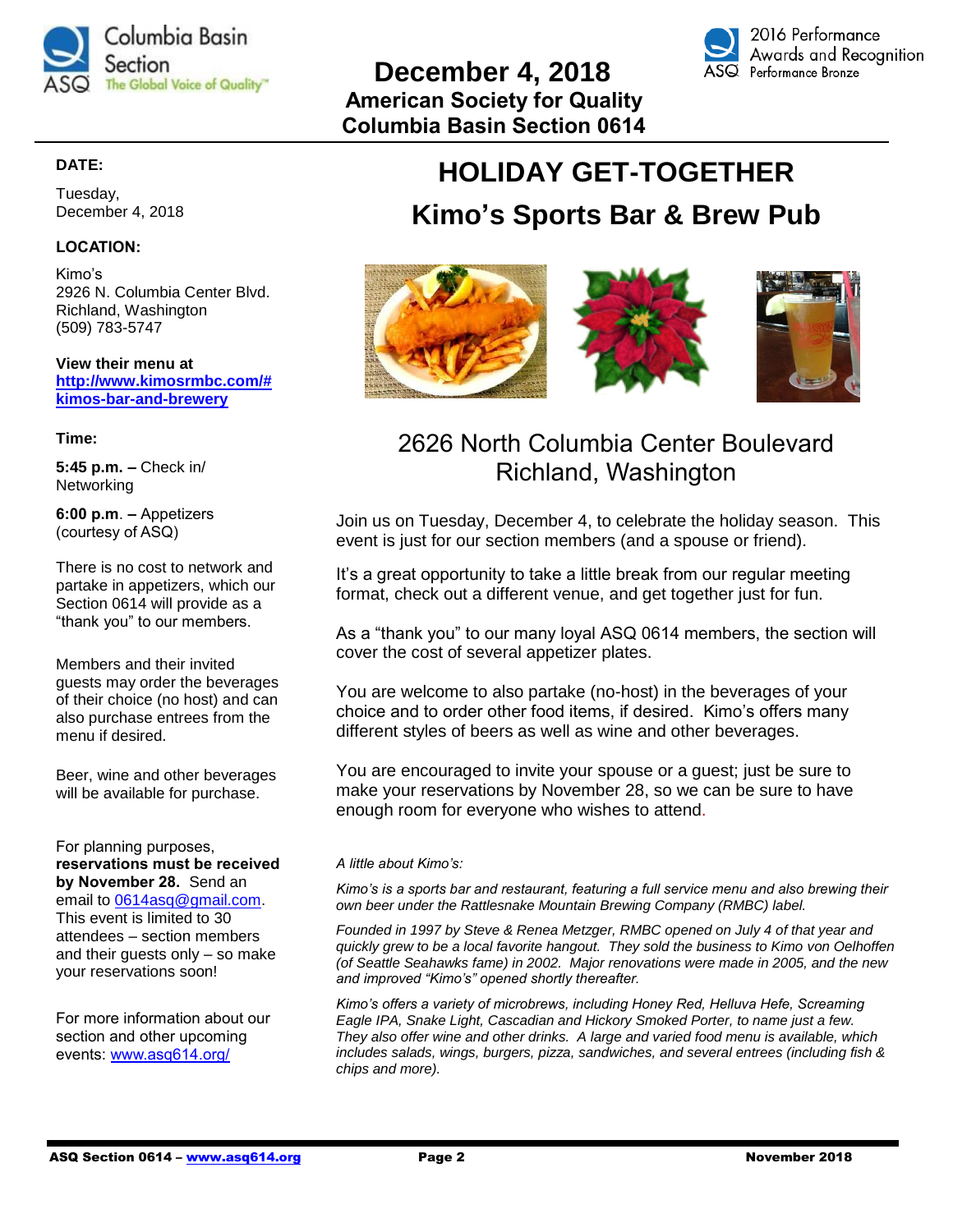#### **FREE MEMBER GIFT: COMPLEX PROBLEM SOLVING**

ASQ's free member gift includes many resources to assist with problem solving. Here are just some of the items offered this month:

#### Articles

- What is Problem Solving?
- The Eight Disciplines
- DMAIC (Six Sigma): An Introduction
- Root Cause Analysis: An Introduction

#### Free E-Books

- Correct! Prevent! Improve!
- The ASQ Pocket Guide to Root Cause Analysis
- Introduction to 8D Problem-solving

#### Webcasts/Videos

- Solution Analysis: Problem Solving
- Solution Analysis: Root Cause Analysis
- Solution Analysis: Corrective Action Planning
- Get the Defects out of Root Cause Analysis
- Root Cause Analysis for Beginners

Access your free gifts by November 30 by clicking [here.](http://asq.org/membership/members/gift/?utm_source=email)

NOTE: **Looking for ways to earn recertification units (RUs)?** Viewing all the webcasts in this month's member gift equals approximately 4 hours (or 0.4 RUs) of home study activity under courses. Visit [asq.org/cert/recertification](http://send.asq.org/link.cfm?r=O4fm4FESIoti18Gkq1PUMw~~&pe=yrYTpewpkXVwCrU6EiLNsCz375Kr6Mxmj8_kI_zY__hoV8sqAltRFNL8madbrbpJ8V_RWDf8wAnL8sTtT7DAIg~~&t=3ovJdH-bKbv7NxqCpv5prw~~) for details.

#### **MEMBERSHIP REFERRAL PROGRAM**

Know someone who would benefit from ASQ membership? Just send their name and email address to ASQ, using [this](https://asq.realmagnet.land/2018-membership-referral-program-november)  [link.](https://asq.realmagnet.land/2018-membership-referral-program-november) ASQ will send a membership invitation via email to your colleague or friend on your behalf.

If they join as a Full member, they'll experience the difference an ASQ membership can make in their career—and *you* will receive \$15 off your next membership renewal.

## **HOW SECURE IS YOUR PASSWORD?**

We all know the importance of protecting our identities. And, in today's world, many folks have more passwords than they can easily remember, just trying to stay safe online.

Ah, the digital life… logins, passwords, payment information and other sensitive personal data … all out there.

Want to see how quickly some passwords can be cracked? Check out Dashlane's [How secure is my password](https://howsecureismypassword.net/) site. I entered "hello newman" and it said it could be cracked in 1 day. The site suggested using a more unique, randomized password to keep accounts secure, and that adding numbers and symbols would make the password more secure.

So… how about *supercalifragilisticexpialidocious*? Dashlane says it would take 1 nonillion years to crack that one! Um diddle diddle diddle um diddle ay!

#### **CERTIFICATION INFORMATION**

While it's too late now to register for the December exams, another round is coming in January 2019. The application deadline is December  $\overline{7}$ , 2018, for the following exams in January:

- CBA Certified Biomedical Auditor
- CHA Certified HACCP (Food Safety) Auditor
- CMQ/OE Certified Manager of Quality/Organizational Excellence
- CQI Certified Quality Inspector
- CQT Certified Quality Technician
- CRE Certified Reliability Engineer
- CSQP Certified Supplier Quality Professional
- CSSBB Certified Six Sigma Black Belt
- CSSYB Certified Six Sigma Yellow Belt

Online exam registration (and instructions) can be accessed at [https://asq.org/cert.](https://asq.org/cert) All exams are now electronic. The nearest test centers are in Yakima, Spokane, and La Grande, Oregon. The above exams will be available to take any time between January 4-20, 2019.

Using information from the body of knowledge of a specific certification shows others that you have a proven skill set and you understand how to apply it to everyday life. ASQ certifications can also help you connect with like-minded quality professionals to share your knowledge and to make the world work better.

Don't forget – starting January 1, 2019, all recertification applications will have to be submitted online through the [ASQ](https://asq.org/cert/recertification?utm_source=email&utm_medium=email&utm_campaign=marketing_novembermembergift_110118) website. If you are within six months of the end of your current certification, and want help submitting your Recertification Journal, contact [Patrick Faulk,](mailto:prfaulk@bechtel.com) our section's Certification Chair.

## **INTERNET SECURITY CHALLENGES FOR SMALL BUSINESSES**

#### **On-Demand Webinar**

Internet safety risks for small businesses - and for all businesses - increase each year. The stakes are high as some businesses may not be able to sustain operations after a major cybersecurity breach.

In this free, on-demand webinar, presented by Trend Micro Initiative for Education, you can learn about:

- **•** Cybersecurity awareness and risks
- Today's complex threats
- Education and protection: how to protect your business and customers
- Recovery and backup
- Other helpful resources

To register and view the webinar, click [here.](https://midcolumbiatricities.score.org/event/internet-security-challenges-small-businesses)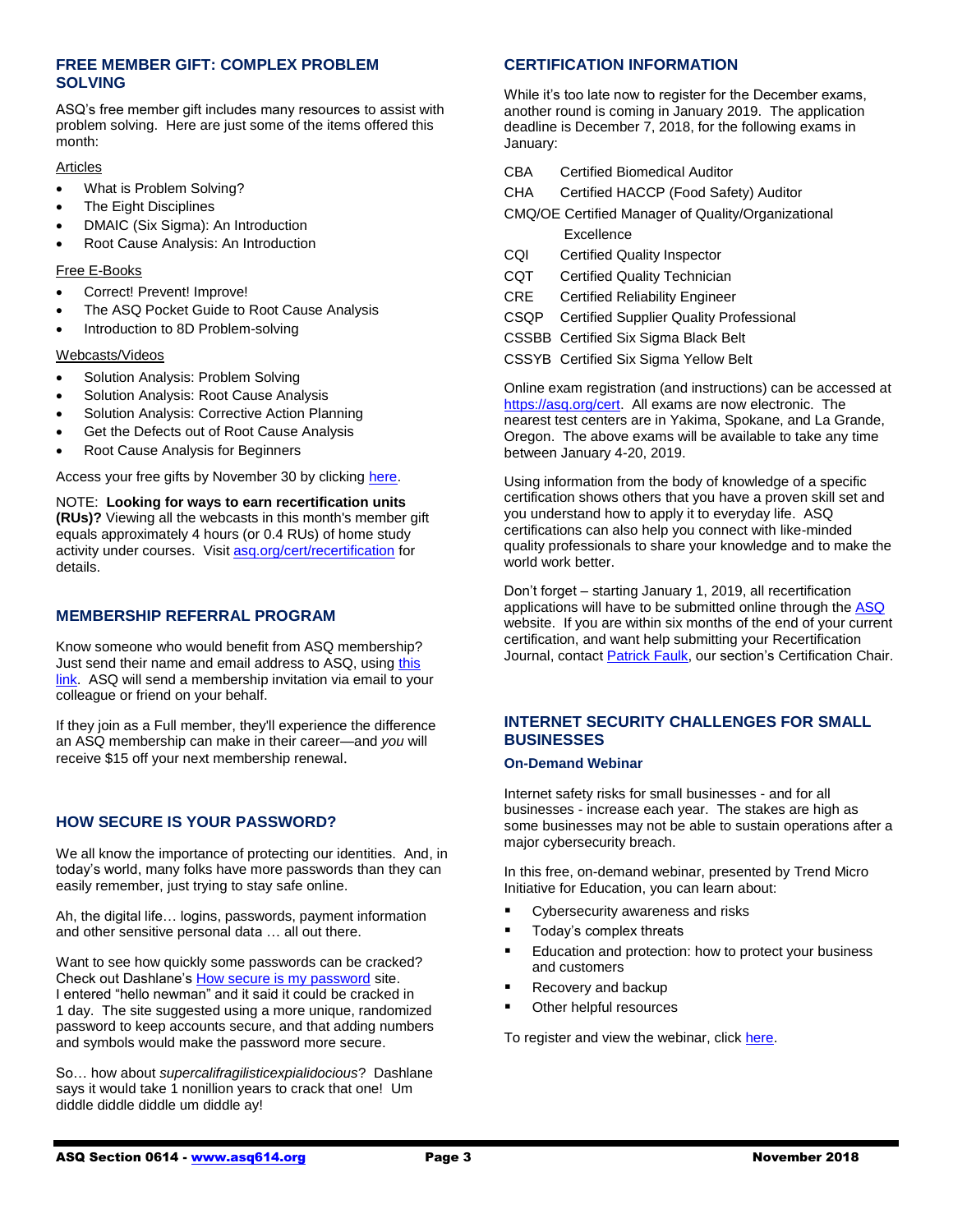#### **SECOND HARVEST SEASON OF GIVING FOOD DRIVE**

#### **November 19 – December 7 at Yoke's Fresh Markets**

Yoke's Fresh Markets are hosting their annual Season of Giving Food Drive at all Yoke's stores in the Tri-Cities and Spokane areas. Through December 7, customers can purchase pre-bagged food for \$5 and \$10, or donate cash at the register to help fight hunger.

Every \$1 donated provides 5 meals for those in need.

You can also donate online [here:](https://2-harvest.ejoinme.org/MyPages/DonationPage_TCSeasonofGivingFoodDrive/tabid/568181/Default.aspx)

#### **ISO 45001 AND DRIVING A RESILIENT HEALTH AND SAFETY CULTURE IN YOUR ORGANIZATION Free Webinar – November 29**

Health and Safety is critical to the well-being of your team and the success of your business. Your organization's greatest assets are your workers, and their safety and well-being is directly tied to their productivity and therefore, your bottom line. Resilient organizations recognize a strong health and safety culture as central to their success.

ISO 45001 is the first internationally-recognized standard that provides a framework necessary to establish and maintain a management system that can help you proactively manage occupational health and safety requirements, protect your people and brand, as well as strengthen your business performance.

This webinar, on November 29 from 2 pm to 3 pm EST, will cover:

- The benefits of a vibrant Health and Safety Management system to your employees, your business, and your bottom line
- How to reach a level of safety and compliance that takes you to the next level
- The elements of the new ISO 45001 standard and the different Key Themes you need to know
- How the new ISO 45001 aligns with other key ISO standards such as ISO 9001 and ISO 14001 to allow the opportunity for Integrated Management Systems
- The timeline for transition for OHSAS 18001 to ISO 45001

To register, click [here.](https://cc.readytalk.com/registration/#/?meeting=sixo7qpv43cs&campaign=467eicb4eun2)

#### **QUOTE OF THE MONTH**

"Outstanding leaders go out of their way to boost the self-esteem of their personnel. If people believe in themselves, it's amazing what they can accomplish. High expectations are the key to everything."

~ Sam Walton

#### **MCLDA INVITATION TO HOLIDAY EVENT**

#### **December 13 in West Richland**

The Mid-Columbia Leadership Development Association (MCLDA) has extended an invitation to our ASQ section members and guests to their annual Holiday event on December 13. The meeting will be held at the Sandberg Event Center in West Richland, from 5:30 pm to 8 pm.

Included are holiday music, dinner (with roasted turkey and shrimp scampi), and both Silent and Live Auctions to support local charities.

Cost for this event is \$20. If interested, please RSVP t[o Mary](mailto:mary_c_davenport@rl.gov) or call 509-551-1186 by December 10.

#### **THE ENGAGED MANAGER: BEYOND THE SURVEY**

#### **Live Online Seminar – November 29 and 30**

Employee Engagement has been a hot topic for a few years in the business world. It has been attributed to increased performance, organizational and team culture, retention and the bottom line.

Even though we know employee engagement has positive outcomes for businesses and teams, many managers and leaders struggle to know what to do, how to engage employees and when they should be engaging employees.

Gallup stated in its 2015 "State of the American Manager" report that managers account for 70% of the variance in employee engagement. By focusing on the development of these skills at the one-on-one level, this training expands the communication, social and emotional intelligence, leadership, and followership skills of the managers in the organization. The training focuses on the use of interpersonal strategies and interpersonal skills to improve the engagement between a manager and an employee.

Jodi Wilson, CEO of Leading Projects, will present this two-day seminar. It will provide strategies and skills for engaging employees on any level of the organization, including:

- Build leader to employee (1:1) strategies for engaging employees
- Learn the role of the leader-follower dynamic in employee engagement
- Capitalize on the role employee motivation plays on employee engagement
- Develop strategies and skills using social and emotional intelligence to engage employees
- Identify the impact of emotional contagions on employee engagement
- Coaching strategies to improve 1:1 interactions with employees, including formal and informal leaders

Cost for the seminar is \$1197. For more information and to register, click [here.](https://shoutout.wix.com/so/0cMRXpLJT?cid=fc518a16-11be-4a08-a570-07d48a366052®ion=f2658c01-8cc4-4f59-61bf-4a9ad9751db0#/main)